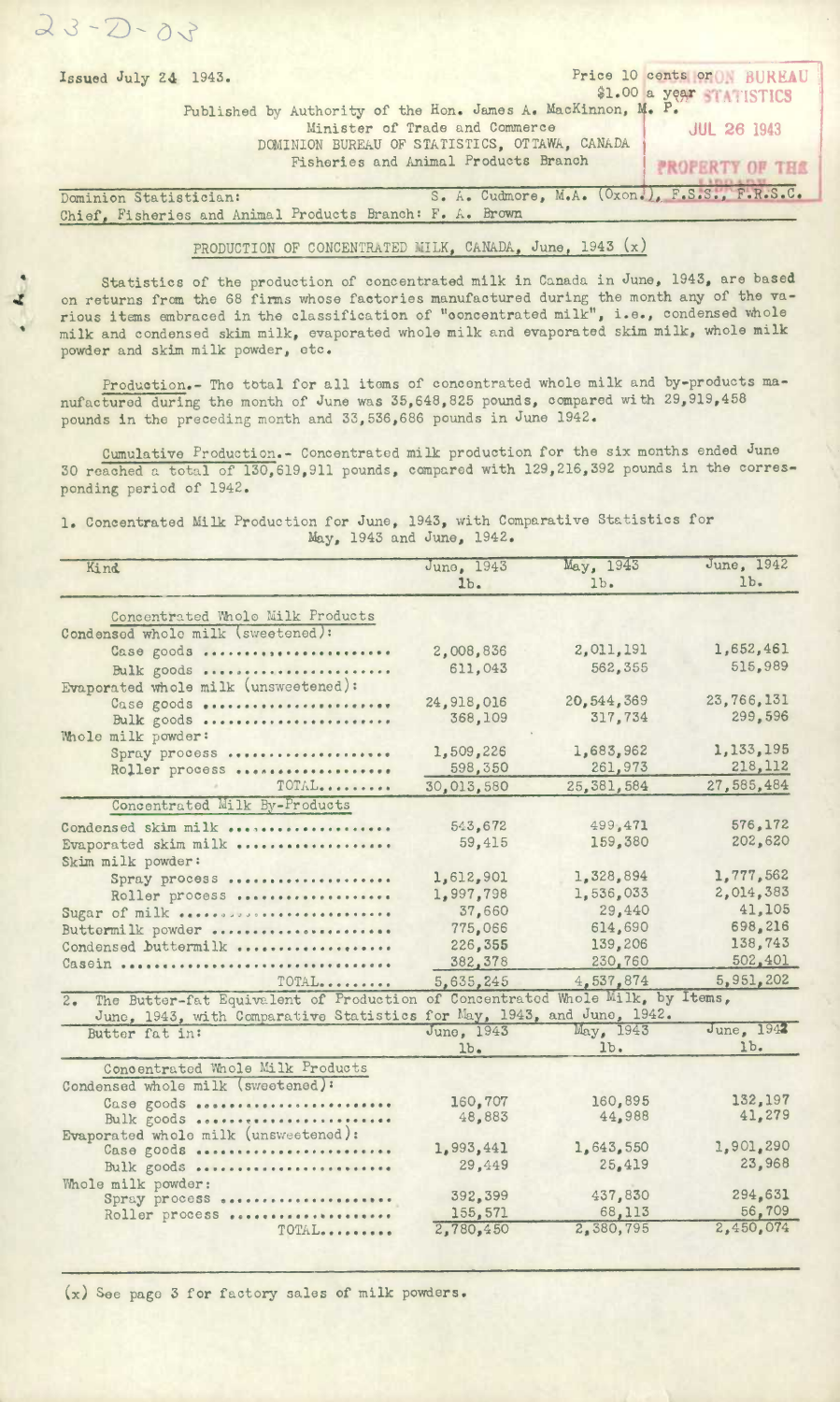3. Cumulative Production of Concentrated hulk for the **six** Months Ended Juno 30, 1943, with Comparative Statistics for the six Months Ended June 30, 1942.

|                                                                                         |                                 |                        | Six Months Ended June 30     |                                                                            |
|-----------------------------------------------------------------------------------------|---------------------------------|------------------------|------------------------------|----------------------------------------------------------------------------|
| Kind                                                                                    |                                 | 1943                   |                              | 1942                                                                       |
|                                                                                         |                                 | 1b.                    |                              | 1b <sub>•</sub>                                                            |
| Concentrated Whole Milk Product:                                                        |                                 |                        |                              |                                                                            |
| Condensed whole milk (sweetened):                                                       |                                 |                        |                              |                                                                            |
| Case goods enecossessessessessessessessessesses                                         |                                 | 9,046,430              |                              | 6,559,420                                                                  |
|                                                                                         |                                 | 3,386,554              |                              | 3,609,366                                                                  |
| Evaporated whole milk (unsweetened):                                                    |                                 |                        |                              |                                                                            |
|                                                                                         |                                 | 88,770,873             | 89, 542, 237                 |                                                                            |
| Whole milk powder:                                                                      |                                 | 1,360,849              |                              | 1,111,009                                                                  |
| Spray process secondo descriptions des consequents and                                  |                                 | 6,604,975              |                              | 4,325,332                                                                  |
| Roller process overcontractors.                                                         |                                 | 1,817,208              |                              | 1,318,658                                                                  |
|                                                                                         |                                 |                        |                              |                                                                            |
| TOTAL 110,986,889                                                                       |                                 |                        | 106,466,022                  |                                                                            |
| Concentrated Milk By-Products                                                           |                                 |                        |                              |                                                                            |
| Condonsed skim milk cocrescessors                                                       |                                 | 2,234,605              |                              | 3,167,423                                                                  |
| Evaporated skim milk<br>Skim milk powder:                                               |                                 | 647,210                |                              | 756.800                                                                    |
| The Commission of the Commission of the Commission                                      |                                 |                        |                              |                                                                            |
| Spray process esconossessessessessessessessesses<br>Roller process                      |                                 | 5,877,862<br>6,417,973 |                              | 6,983,502                                                                  |
| Sugar of milk occoncressors                                                             |                                 | 139,980                |                              | 7,055,612<br>153,905                                                       |
| Buttermilk powder seconds                                                               |                                 | 2,696,496              |                              | 2,365,696                                                                  |
| Condensed buttermilk consecuences                                                       |                                 |                        |                              |                                                                            |
|                                                                                         |                                 |                        |                              |                                                                            |
|                                                                                         |                                 | 665,053<br>953,843     |                              | 861,049<br>1,406,383                                                       |
|                                                                                         |                                 |                        |                              |                                                                            |
| TOTAL                                                                                   |                                 | 19,633,022             | 22,750,370                   |                                                                            |
| Stocks (a) of Consentrated Milk in Cold Storages, Warehouses, and Dairy Factories<br>4. |                                 |                        |                              |                                                                            |
| July 1, 1943 with Comparative Statistics for June 1, 1943 and July 1, 1942.             | July 1, 1943                    |                        | June 1, 1943                 | July 1, 1942                                                               |
| Kind                                                                                    | $1b.$ (b)                       |                        | 1 <sub>b</sub>               | 1b.                                                                        |
|                                                                                         |                                 |                        |                              |                                                                            |
| Concentrated Whole Milk Products                                                        |                                 |                        |                              |                                                                            |
| Condensed whole will deseases<br>Evaporated whole milk seconomic                        | 2,499,898<br>$11, 170, 354$ (c) |                        | 2,361,455<br>$8,495,317$ (c) |                                                                            |
| Whole milk powder:                                                                      |                                 |                        |                              |                                                                            |
| Spray process                                                                           | 1,140,800                       |                        | 941,646                      |                                                                            |
| Roller process                                                                          | 313,557                         |                        | 236,264                      |                                                                            |
| Total Whole Milk Products                                                               | 15, 124, 609                    |                        |                              |                                                                            |
|                                                                                         |                                 |                        | 12,034,682                   |                                                                            |
| Concentrated Milk By-Products                                                           |                                 |                        |                              |                                                                            |
| Condensed skim milk correspondences.                                                    | 173,081                         |                        | 107,968                      | 1,909,232<br>16,480,538<br>1,435,687<br>286,260<br>20, 111, 717<br>354,786 |
| Skim milk powder:                                                                       |                                 |                        |                              | 680                                                                        |
|                                                                                         |                                 |                        |                              |                                                                            |
| Spray process<br>Roller process in bags                                                 | 1,554,892<br>443,951            |                        | 1,011,318<br>314,867         |                                                                            |
| Roller process in barrels                                                               | 979,462                         |                        | 604,884                      |                                                                            |
| Buttermilk powder                                                                       | 255, 245                        |                        | 160,266                      |                                                                            |
| Casein (d) <i>escassososososissessessesses</i>                                          | 311,357                         |                        | 161,518                      | 1,321,902<br>718,220<br>1,168,803<br>246,381<br>543,334                    |

Owned and held by and/ or for manufacturers.

Agricultural Branch - Revised to date of July 22, 1943.

In addition there were amounts held by wholesale grocers as follows:  $8:273$ ,760 lb. at date of July 1, 1943; and 5,695,147 lb. at date of June 1, 1343.

Not included are stocks of Casein in the hands of users, as follows: June 1, 1942 901, 541 lb. June 1, 1943 1, 023,079 lb. Revised. July 1, 1942 1,277,620 lb. July 1, 1943 843,210 lb. Preliminary,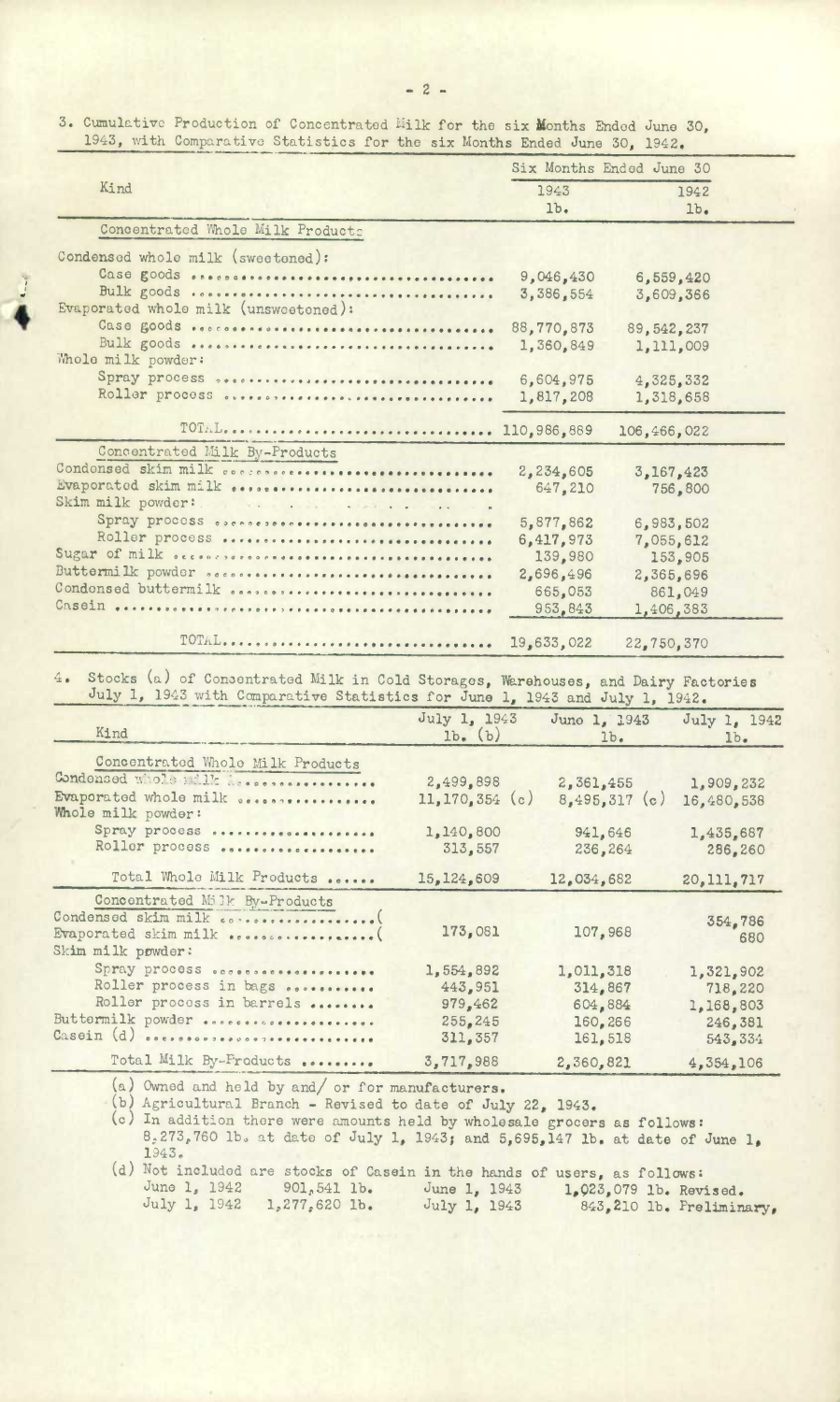## REPORT ON THE FACTORY SALES OF MILK POWDERS, CANADA, JUNE, 1943

The statistics of the present report are based on returns from the 53 manufacturers whose plants sold during the month any of the various kinds of milk powders and oasein.

| 1. Sales of Milk Powders, June, 1943 (a) |  |  |
|------------------------------------------|--|--|
|------------------------------------------|--|--|

| Quantity<br>sold | Total<br>value                                                     | Average price<br>per $lb.$ (b)                              |
|------------------|--------------------------------------------------------------------|-------------------------------------------------------------|
| 1 <sub>b</sub>   | $\ddot{\circ}$                                                     | cents                                                       |
|                  |                                                                    |                                                             |
| 328,728          | 108.640                                                            | 33.05                                                       |
|                  | 117,015                                                            | 26.98                                                       |
|                  |                                                                    | 8.76                                                        |
|                  |                                                                    |                                                             |
|                  |                                                                    | 12.78                                                       |
|                  |                                                                    | 11,31                                                       |
|                  |                                                                    |                                                             |
|                  |                                                                    | 8,50                                                        |
|                  |                                                                    | 21.90                                                       |
|                  |                                                                    |                                                             |
|                  |                                                                    |                                                             |
|                  | 433,737<br>471,209<br>1,111,843<br>1,430,584<br>455,850<br>174,279 | 41,268<br>142,131<br>161,857<br>38,733<br>38.165<br>647.809 |

2. Cumulative Sales of Milk Powders, January to June, 1943, Inclusive.

| Kind                                                                                     | Quantity<br>sold                    | Total<br>value                | Average price<br>per $1b_{\bullet}$ (b) |
|------------------------------------------------------------------------------------------|-------------------------------------|-------------------------------|-----------------------------------------|
|                                                                                          | 1 <sub>b</sub>                      | $\mathbb{S}$                  | cents                                   |
| Whole milk powder (bulk goods):                                                          |                                     |                               |                                         |
| Spray process<br>Roller process<br>Buttermilk powder - roller process                    | 1,533,415<br>1,553,773<br>2,271,995 | 482,366<br>395,307<br>189,873 | 31.46<br>25,44<br>8.36                  |
| Skim milk powder (bulk goods):<br>Spray process<br>Roller process for human consumption. | 4,693,015<br>5,537,955              | 579.082<br>622,979            | 12.40<br>11.25                          |
| Skim milk powder - roller process for<br>animal consumption<br>Casein (dried)            | 1,394,252<br>1,696,024              | 120,009<br>328.684            | 8.61<br>19.38                           |
| Total value                                                                              |                                     | 2,718,300                     |                                         |

3. Sales of Milk Powders, June, 1942.

| Kind                                                                 | Quantity<br>sold | Total<br>value | Average price<br>per $1b$ , $(b)$ |
|----------------------------------------------------------------------|------------------|----------------|-----------------------------------|
|                                                                      | $Lb$ .           | $rac{1}{2}$    | cents                             |
| Whole milk powder (bulk goods):                                      |                  |                |                                   |
| Spray process                                                        | 253,439          | 83,151         | 32.81                             |
| Roller process                                                       | 101,699          | 23.781         | $23 - 38$                         |
| Buttermilk powder - roller process<br>Skim milk powder (bulk goods): | 682,577          | 58,684         | 8,60                              |
| Spray process                                                        | 1,272,595        | 157,054        | 12.34                             |
| Roller process for human consumption.                                | 1, 138, 173      | 111,482        | $9 - 79$                          |
| Skim milk powder - roller process for                                |                  |                |                                   |
| animal consumption                                                   | 494,226          | 42,271         | 8,55                              |
| Casein (dried)                                                       | 344,637          | 80,332         | 23.31                             |
| Total value                                                          |                  | 556,755        | $\blacksquare$                    |

(a) Comparative statistics for June, 1942, will be found in Table 3 below.

Prices are based on goods as delivered.

4